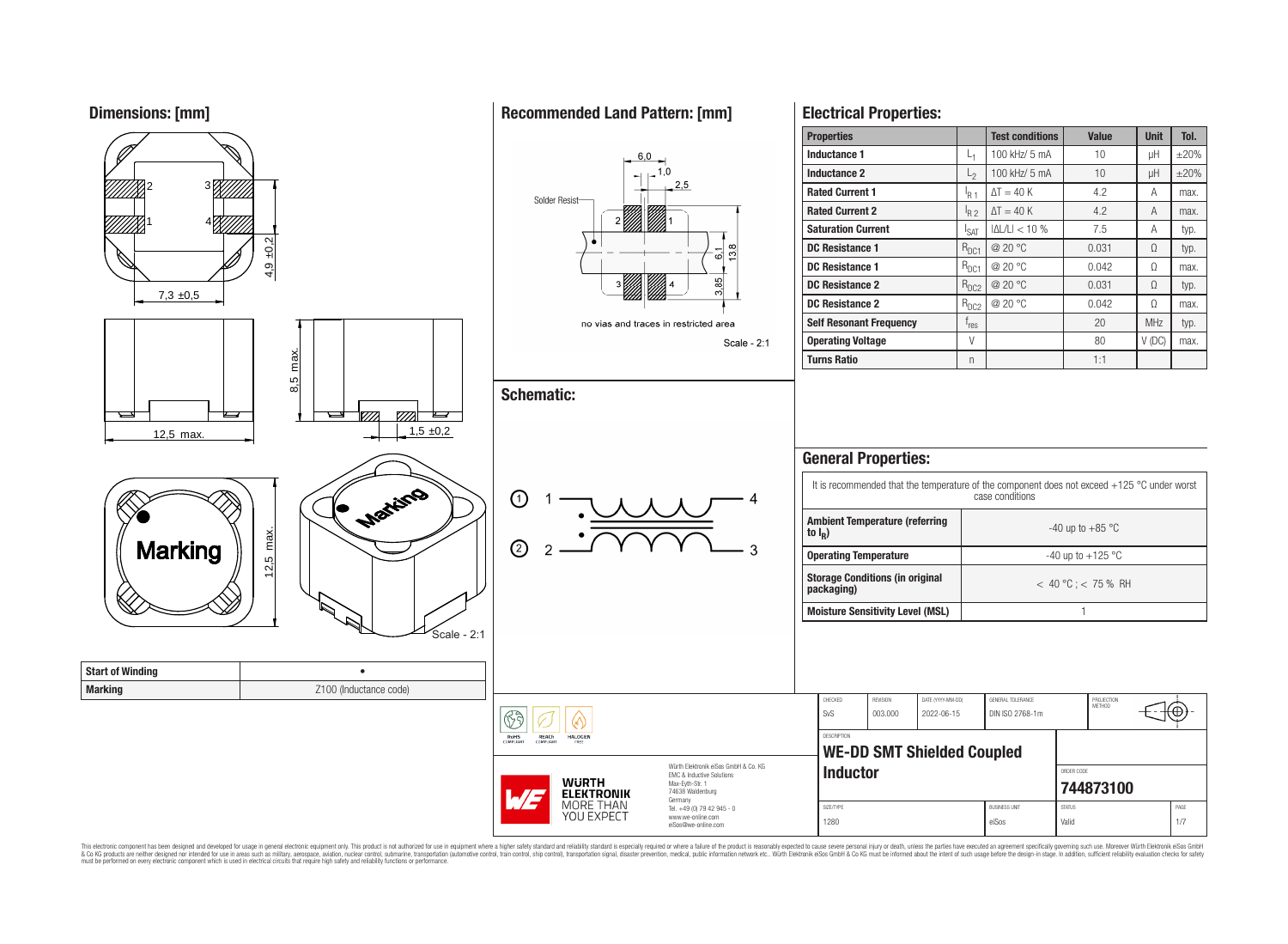## **Certification:**

| <b>RoHS Approval</b>  | Compliant [2011/65/EU&2015/863]     |  |  |  |  |  |
|-----------------------|-------------------------------------|--|--|--|--|--|
| <b>REACh Approval</b> | Conform or declared [(EC)1907/2006] |  |  |  |  |  |
| Halogen Free          | Conform [JEDEC JS709B]              |  |  |  |  |  |

**Typical Inductance vs. Current Characteristics:**



This electronic component has been designed and developed for usage in general electronic equipment only. This product is not authorized for subserved requipment where a higher selection equipment where a higher selection

 $\circled{6}$ 

RoHS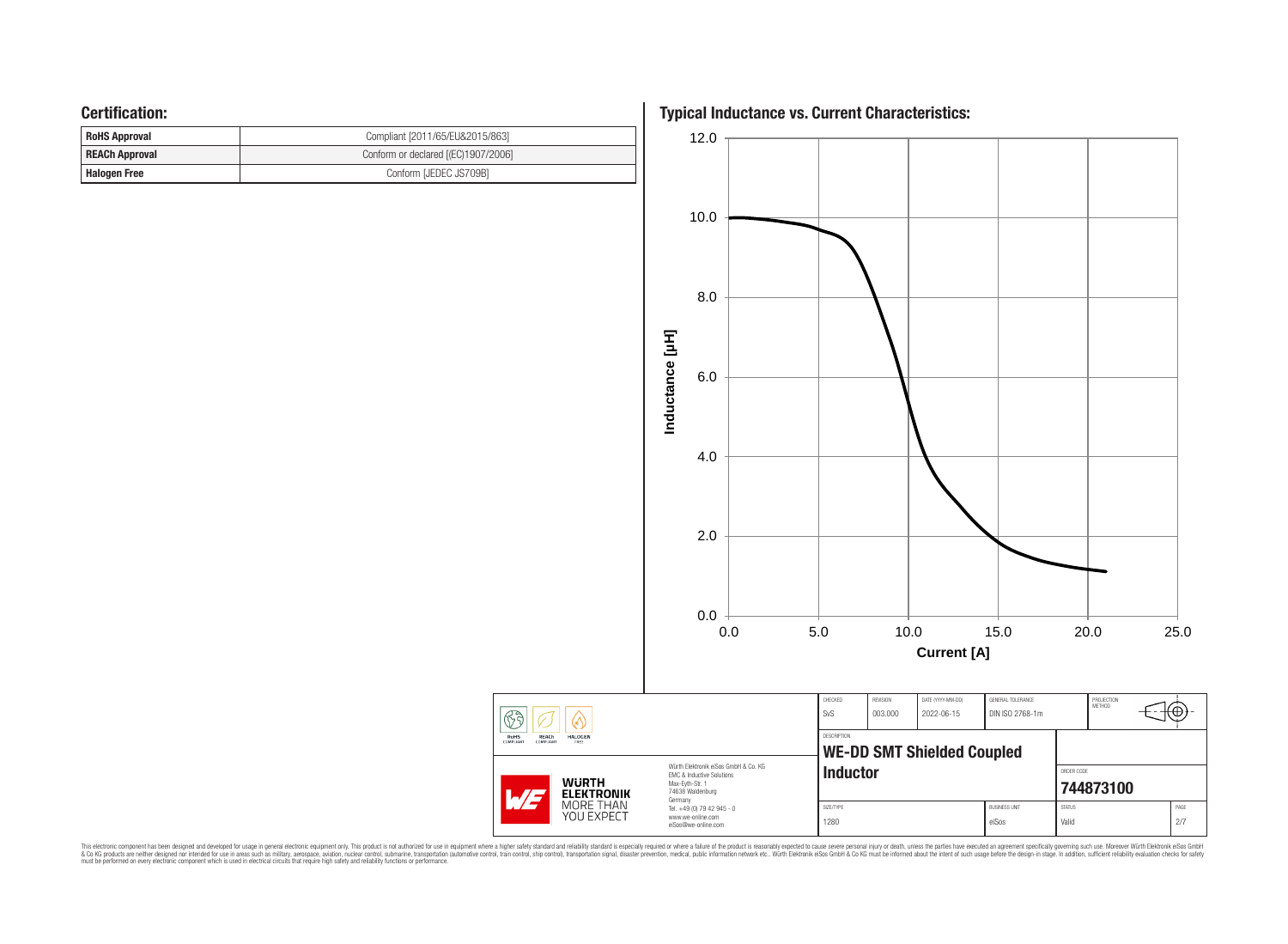## **Packaging Specification - Tape and Reel: [mm]**



This electronic component has been designed and developed for usage in general electronic equipment only. This product is not authorized for use in equipment where a higher safely standard and reliability standard si espec & Ook product a label and the membed of the seasuch as marked and as which such a membed and the such assume that income in the seasuch and the simulation and the such assume that include to the such a membed and the such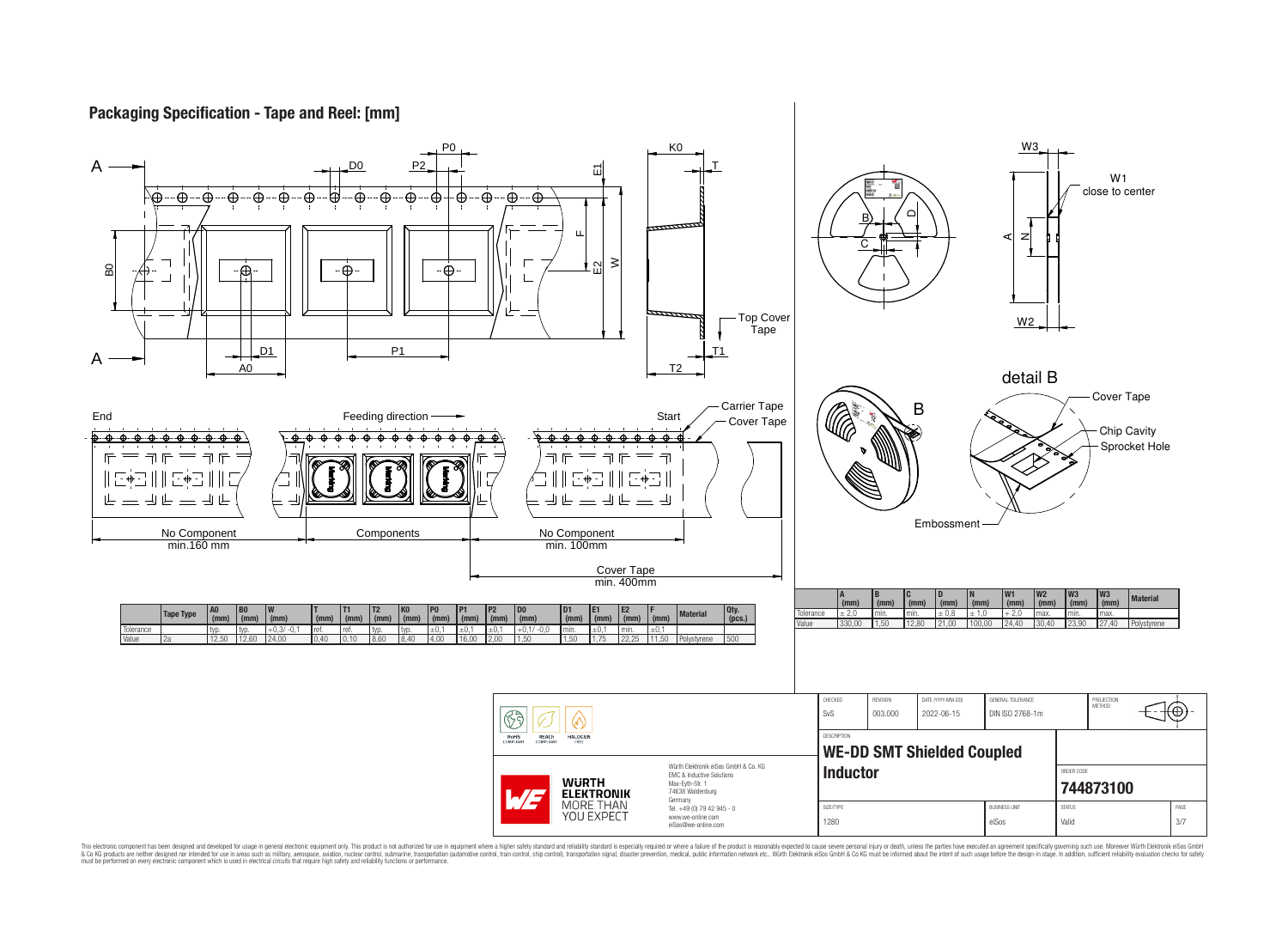**Packaging Specification - Outer Carton: [mm]**

| <u>জুক্লুর</u><br>$\binom{1}{2}$<br>$\infty$<br>د مناسبی<br>فرنگ ایران<br>ଧ<br>피<br>$\frac{W}{C}$<br>V |                               |                       |                       |                                                              |                                                                      |                                                                                                                                                   |                                                                |                     |                                                                      |                                                              |                                                           |            |
|--------------------------------------------------------------------------------------------------------|-------------------------------|-----------------------|-----------------------|--------------------------------------------------------------|----------------------------------------------------------------------|---------------------------------------------------------------------------------------------------------------------------------------------------|----------------------------------------------------------------|---------------------|----------------------------------------------------------------------|--------------------------------------------------------------|-----------------------------------------------------------|------------|
|                                                                                                        | $L_{\hat{c}}$ <sub>(mm)</sub> | $w_c$ <sub>(mm)</sub> | $H_C$ <sub>(mm)</sub> | No. of<br>Reel (pcs.)                                        | $Qty.$ (pcs.)                                                        | <b>Material</b>                                                                                                                                   |                                                                |                     |                                                                      |                                                              |                                                           |            |
| Tolerance<br>Value                                                                                     | typ.<br>355,00                | typ.<br>355,00        | typ.<br>225,00        |                                                              | 3000                                                                 | Paper                                                                                                                                             |                                                                |                     |                                                                      |                                                              |                                                           |            |
|                                                                                                        |                               |                       |                       | $\circledS$<br>RoHS<br>COMPLIANT<br>REACH<br>COMPLIANT<br>WE | <br><b>HALOGEN</b><br>WURTH<br>ELEKTRONIK<br>MORE THAN<br>YOU EXPECT | Würth Elektronik eiSos GmbH & Co. KG<br>EMC & Inductive Solutions<br>Max-Eyth-Str. 1<br>74638 Waldenburg<br>Germany<br>Tel. +49 (0) 79 42 945 - 0 | ${\sf CHECKED}$<br>SvS<br>DESCRIPTION<br>Inductor<br>SIZE/TYPE | REVISION<br>003.000 | DATE (YYYY-MM-DD)<br>2022-06-15<br><b>WE-DD SMT Shielded Coupled</b> | GENERAL TOLERANCE<br>DIN ISO 2768-1m<br><b>BUSINESS UNIT</b> | PROJECTION<br>METHOD<br>ORDER CODE<br>744873100<br>STATUS | €⊕<br>PAGE |
|                                                                                                        |                               |                       |                       |                                                              |                                                                      | www.we-online.com<br>eiSos@we-online.com                                                                                                          | 1280                                                           |                     |                                                                      | eiSos                                                        | Valid                                                     | $4/7\,$    |

This electronic component has been designed and developed for usage in general electronic equipment only. This product is not authorized for subserved requipment where a higher selection equipment where a higher selection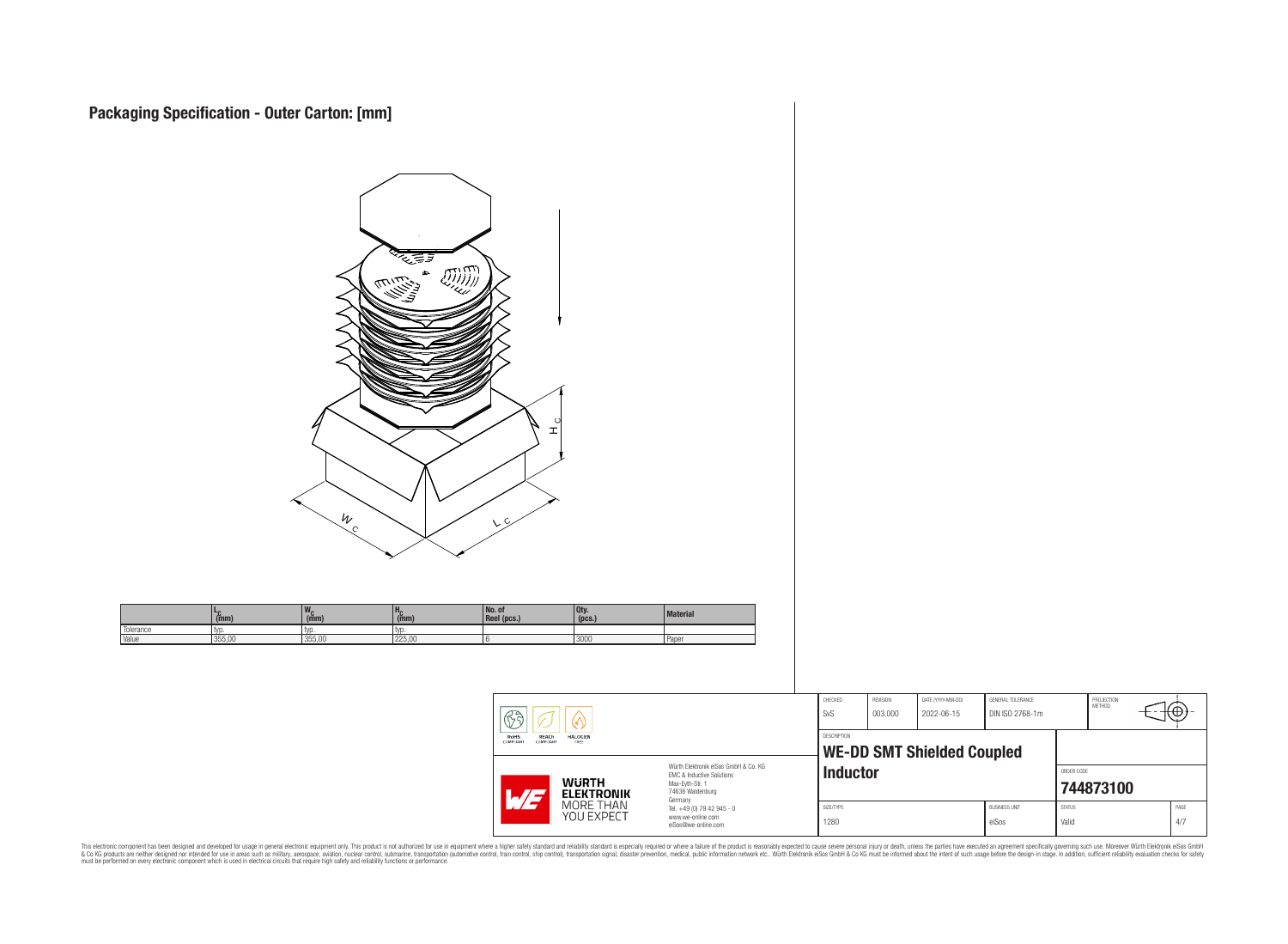# **Classification Reflow Profile for SMT components:**



# **Classification Reflow Soldering Profile:**

| <b>Profile Feature</b>                              |                           | Value                            |
|-----------------------------------------------------|---------------------------|----------------------------------|
| <b>Preheat Temperature Min</b>                      | 's min                    | 150 °C                           |
| <b>Preheat Temperature Max</b>                      | <sup>I</sup> s max        | 200 °C                           |
| Preheat Time $t_s$ from $T_{s,min}$ to $T_{s,max}$  | $t_{\rm s}$               | $60 - 120$ seconds               |
| Ramp-up Rate $(T_1$ to $T_p$ )                      |                           | 3 °C/ second max.                |
| <b>Liquidous Temperature</b>                        | ъ.                        | 217 °C                           |
| Time t <sub>i</sub> maintained above T <sub>1</sub> | t,                        | $60 - 150$ seconds               |
| Peak package body temperature                       | $\mathsf{I}_{\mathsf{D}}$ | $T_p \leq T_c$ , see Table below |
| Time within 5°C of actual peak<br>temperature       | t <sub>p</sub>            | $20 - 30$ seconds                |
| Ramp-down Rate $(T_p$ to $T_1$ )                    |                           | $6^{\circ}$ C/ second max.       |
| Time 25°C to peak temperature                       |                           | 8 minutes max.                   |

refer to IPC/ JEDEC J-STD-020E

# **Package Classification Reflow Temperature (T<sup>c</sup> ):**

| <b>Properties</b>                                                    | Volume mm <sup>3</sup><br>$350$ | Volume mm <sup>3</sup><br>350-2000 | Volume mm <sup>3</sup><br>>2000 |
|----------------------------------------------------------------------|---------------------------------|------------------------------------|---------------------------------|
| <b>PB-Free Assembly   Package Thickness</b><br>$< 1.6$ mm            | 260 °C                          | 260 °C                             | 260 °C                          |
| <b>PB-Free Assembly   Package Thickness  </b><br>$1.6$ mm $- 2.5$ mm | 260 °C                          | 250 °C                             | 245 °C                          |
| <b>PB-Free Assembly   Package Thickness  </b><br>$>2.5$ mm           | 250 °C                          | 245 °C                             | 245 °C                          |

refer to IPC/ JEDEC J-STD-020E

|  | $\mathbb{Z}$ a<br>∞<br>REACh<br><b>RoHS</b><br><b>HALOGEN</b><br>COMPLIANT<br>FREE<br><b>COMPLIANT</b> |                                   | CHECKED<br>SvS                                                                                                                 | REVISION<br>003.000 | DATE (YYYY-MM-DD)<br>2022-06-15 | GENERAL TOLERANCE<br>DIN ISO 2768-1m |                               | PROJECTION<br><b>METHOD</b> | ₩Φ        |  |              |
|--|--------------------------------------------------------------------------------------------------------|-----------------------------------|--------------------------------------------------------------------------------------------------------------------------------|---------------------|---------------------------------|--------------------------------------|-------------------------------|-----------------------------|-----------|--|--------------|
|  |                                                                                                        |                                   | DESCRIPTION<br><b>WE-DD SMT Shielded Coupled</b>                                                                               |                     |                                 |                                      |                               |                             |           |  |              |
|  | $AT -$                                                                                                 | <b>WURTH</b><br><b>ELEKTRONIK</b> | Würth Flektronik eiSos GmbH & Co. KG<br><b>FMC &amp; Inductive Solutions</b><br>Max-Evth-Str. 1<br>74638 Waldenburg<br>Germany | <b>Inductor</b>     |                                 |                                      |                               | ORDER CODE                  | 744873100 |  |              |
|  |                                                                                                        | MORE THAN<br>YOU EXPECT           | Tel. +49 (0) 79 42 945 - 0<br>www.we-online.com<br>eiSos@we-online.com                                                         | SIZE/TYPE<br>1280   |                                 |                                      | <b>BUSINESS UNIT</b><br>eiSos | <b>STATUS</b><br>Valid      |           |  | PAGE<br>.5/7 |

This electronic component has been designed and developed for usage in general electronic equipment only. This product is not authorized for subserved requipment where a higher selection equipment where a higher selection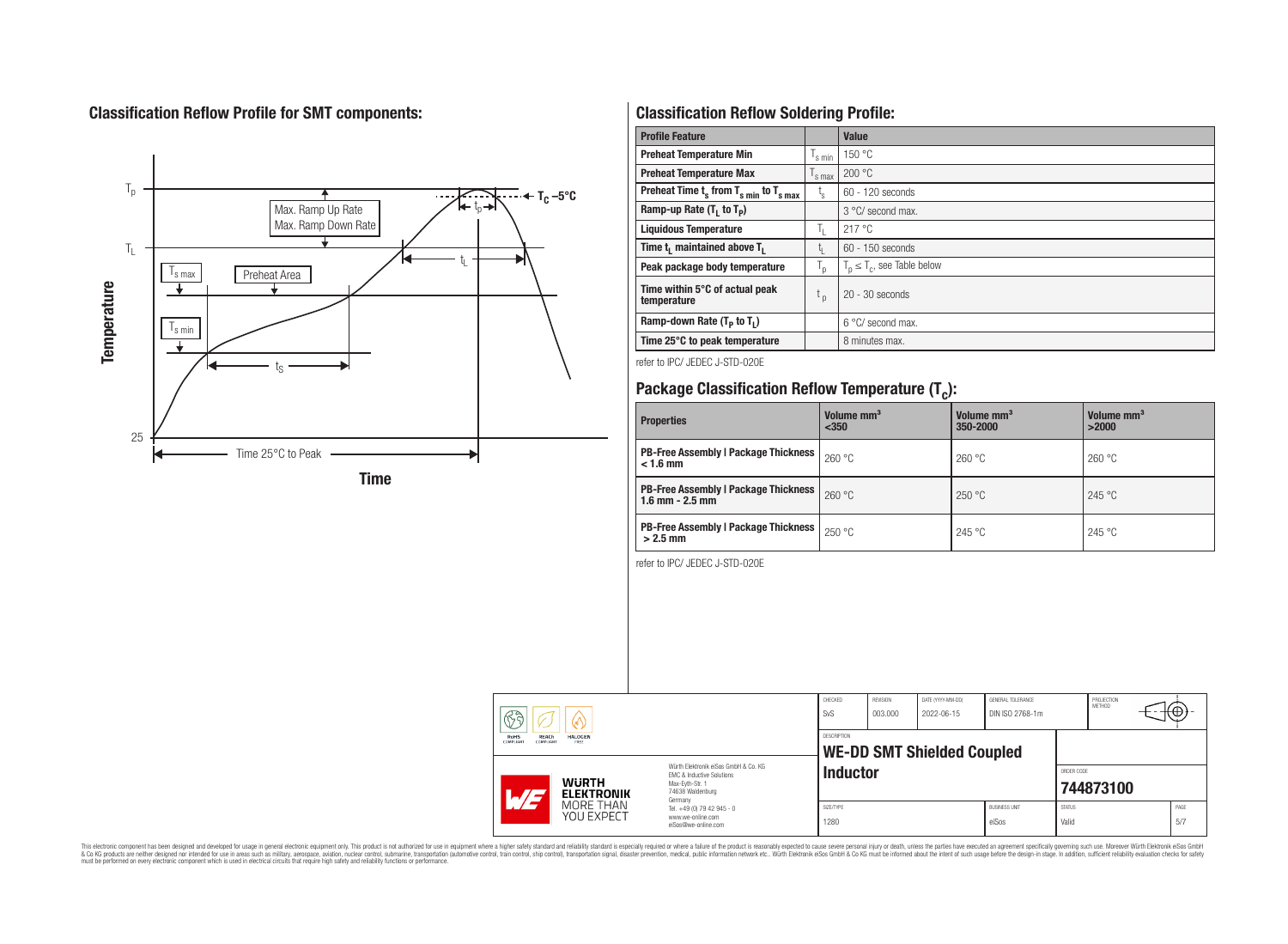## **Cautions and Warnings:**

## **The following conditions apply to all goods within the product series of STAR-TEC of Würth Elektronik eiSos GmbH & Co. KG:**

## **General:**

The usage and operation of the product within ambient conditions, which probably alloy or harm the wire isolation, has to be avoided.

f the product is potted in customer applications, the potting material might shrink during and after hardening. The product is exposed to the pressure of the potting material with the effect that the core, wire and termination is possibly damaged by this pressure and so the electrical as well as the mechanical characteristics are endangered to be affected. After the potting material is cured, the core, wire and termination of the product have to be checked if any reduced electrical or mechanical functions or destructions have occurred.

The responsibility for the applicability of customer specific products and use in a particular customer design is always within the authority of the customer. All technical specifications for standard products do also apply to customer specific products.

Cleaning agents that are used to clean the customer application might damage or change the characteristics of the component, body, pins or termination.

Direct mechanical impact to the product shall be prevented as the iron powder material of the core could flake or in the worst case it could break.

#### **Product specific:**

Follow all instructions mentioned in the data sheet, especially:

- The soldering profile has to be complied with according to the technical reflow soldering specification, otherwise this will void the warranty.
- All products shall be used before the end of the period of 12 months based on the product date code, if not a 100% solderability can't be ensured.
- Violation of the technical product specifications such as exceeding the nominal rated current will void the warranty.

| 63<br>60)<br>REACh<br>RoHS<br><b>HALOGEN</b><br>COMPLIANT<br><b>COMPLIANT</b><br>FREE |                                                                                                                                | CHECKED<br>SvS     | REVISION<br>003.000               | DATE (YYYY-MM-DD)<br>2022-06-15 | <b>GENERAL TOLERANCE</b><br>DIN ISO 2768-1m |                        | PROJECTION<br>METHOD | (⊕)         |
|---------------------------------------------------------------------------------------|--------------------------------------------------------------------------------------------------------------------------------|--------------------|-----------------------------------|---------------------------------|---------------------------------------------|------------------------|----------------------|-------------|
|                                                                                       |                                                                                                                                | <b>DESCRIPTION</b> | <b>WE-DD SMT Shielded Coupled</b> |                                 |                                             |                        |                      |             |
| <b>WURTH</b><br>L/E<br><b>ELEKTRONIK</b>                                              | Würth Elektronik eiSos GmbH & Co. KG<br><b>EMC &amp; Inductive Solutions</b><br>Max-Evth-Str. 1<br>74638 Waldenburg<br>Germany | <b>Inductor</b>    |                                   |                                 |                                             | ORDER CODE             | 744873100            |             |
| MORE THAN<br>YOU EXPECT                                                               | Tel. +49 (0) 79 42 945 - 0<br>www.we-online.com<br>eiSos@we-online.com                                                         | SIZE/TYPE<br>1280  |                                   |                                 | <b>BUSINESS UNIT</b><br>eiSos               | <b>STATUS</b><br>Valid |                      | PAGE<br>6/7 |

This electronic component has been designed and developed for usage in general electronic equipment only. This product is not authorized for use in equipment where a higher safety standard and reliability standard is espec & Ook product a label and the membed of the seasuch as marked and as which such a membed and the such assume that income in the seasuch and the simulation and the such assume that include to the such a membed and the such